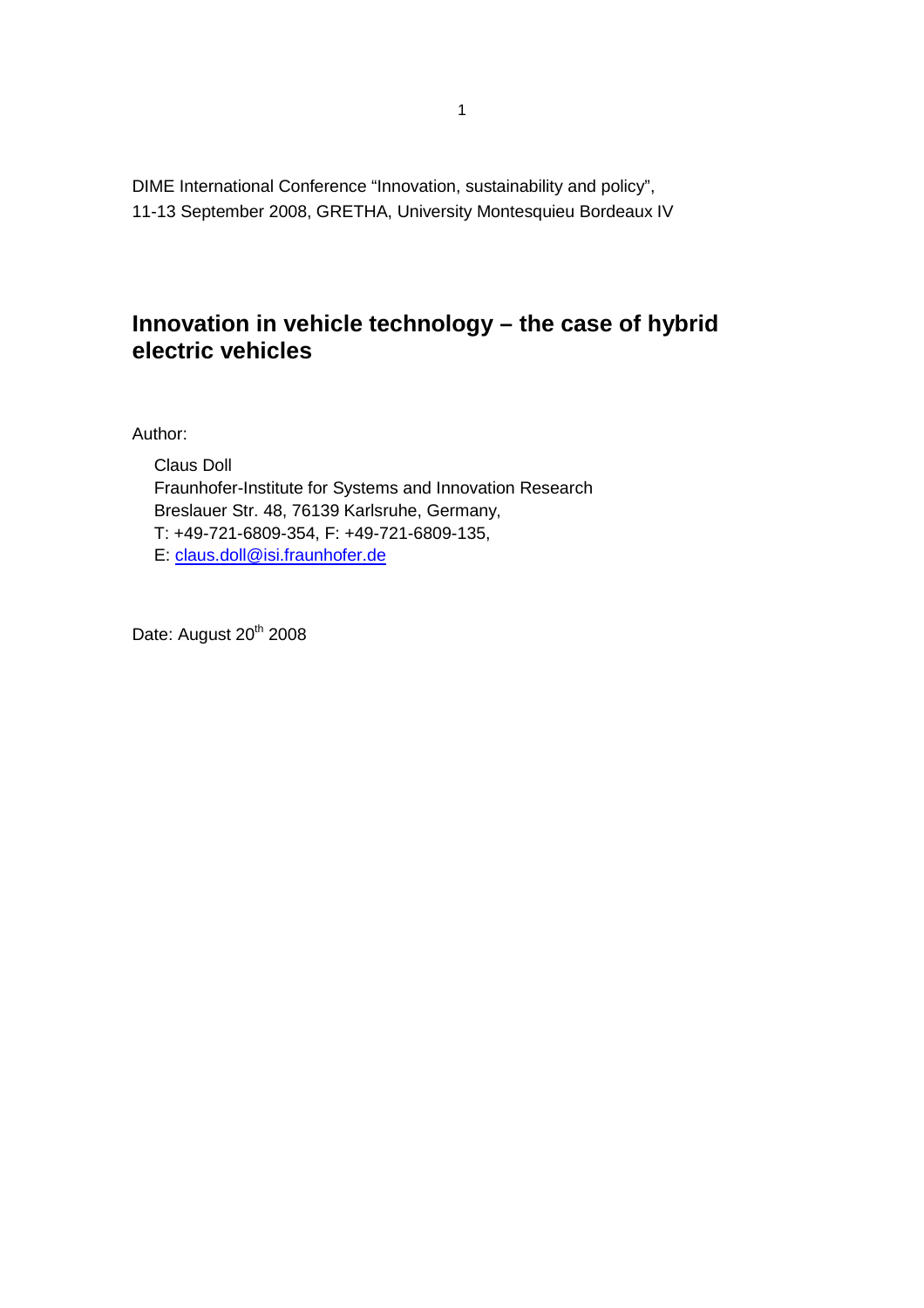## **1 Introduction**

The current debate on climate gas emission targets and on CO2 emission limits of motor vehicles call for advanced technical as well as non-technical concepts. Among the latter traffic demand management, pricing and regulatory measures, including speed limits and infrastructure access control, provide possible solutions. Bud addressing peoples' daily decisions and behavior patterns requires continuous monitoring and re-adjustment of measures as people try to maintain their style of living. Many attempts in local transport policy trying to convince travelers of the advantages of public transport underline the strong resistance to accept travel alternatives.

Technical solutions constitute an important component in solving future climate and environmental problems caused by transport (King 2008). Once developed and introduced into the market new motor technologies, vehicle construction standards or materials are available for future vehicle generations. Technological and political solutions do not exclude, but complement each other. The successful introduction of the German motorway toll for heavy goods vehicles for instance combines the technical standards for exhaust emissions (Euro-Standards) with differentiated pricing tools. However, technical improvements may lead to rebound effects as less fuel consuming cars may encourage people to drive more (de Haan et al. 2007).

One of the intensively discussed technical solutions are combined fossil fuel and battery powered acceleration systems. These hybrid electric vehicles (HEVs) allow driving quietly and locally emission-free because the internal combustion engine is run in a more favorable load range, while the highly efficient electric motor supports at low speeds and in acceleration phases. Further reductions in fuel consumption are achieved by down sizing the combustion engine and by recuperating brake energy back into the battery. However, the actual environmental and energy advantage strongly depends on driving styles and driving cycles.

This paper constitutes a summary of a case study on future markets for hybrid propulsion technologies carried out within the study "future markets environmental technologies" for the German Federal Environment Agency (UBA) in 2007 (FhG-ISI 2008).

### **2 Objectives and methodologies of the paper**

Considering hybrid propulsion systems a core element of future innovative vehicle concepts the paper aims at testing whether European car manufacturers have the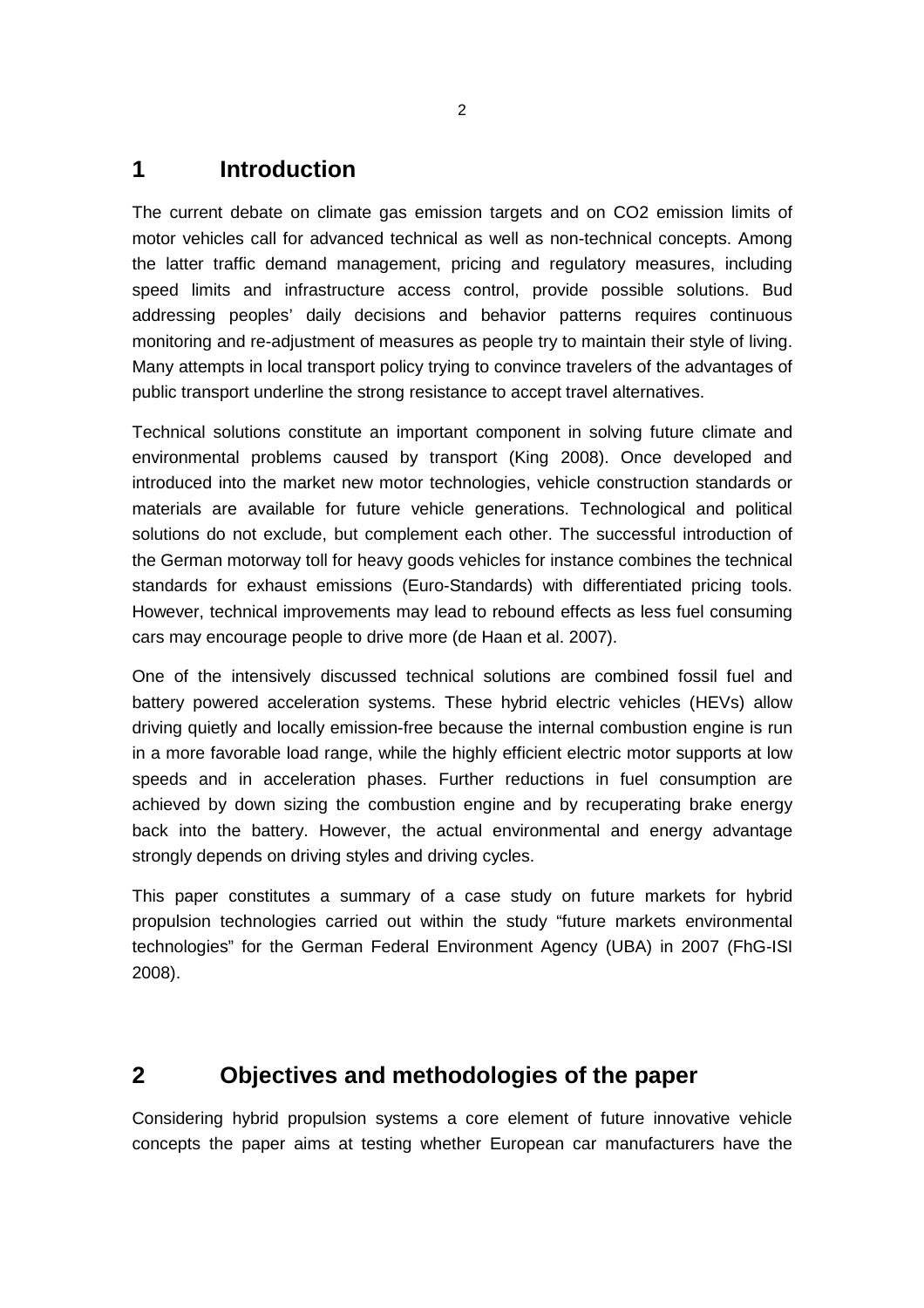potential to make up for the advance of Japanese and US companies and where and under which conditions future markets for the technology may establish. The paper presents a case study on "future market: hybrid propulsion technology" carried out by Fraunhofer-ISI within the study "Innovative Environmental policy in core fields of activity" on behalf of the German Federal Environment Agency (UBA) in November 2007. Objective of the paper is to investigate the innovation dynamics in the field of hybrid technologies and to assess the innovation potential and the market power of important competing countries.

- Section 3 discusses the current state of hybrid propulsion systems, technological options and its benefit for society and the environment. Applications currently in use and potential new fields of applying the technology in cars, busses, lorries or trains are briefly presented in the chapter.
- In Section 4 innovation potentials are derived by patent analysis using the databases of the European Patent Agency (EPA) and the World Patent Office (WO). Search strategies have been defined for the three major components of hybrid vehicles: combustion engines, electric motors and energy storage devices. By time series of patent applications from 1991 to 2005 the "relative patent share" of the most relevant competing countries is computed and compared to other core technologies (traditional combustion and fuel cell vehicles).
- Section 5 deals with the economic power of the competing countries, which is derived by analysing trade flow data taken from the UN ComTrade data base and computing the revealed comparative advantage (RCA) for the competing countries. Combining both, innovation potential and economic power in a particular technology filed provides a powerful indicator on which level within the innovation process the respective country is situated.
- Section 6 finally draws conclusions on sensitive and likely future markets for hybrid electric vehicles and the role European manufacturers and policy makers can – or should - play in this technology.

# **3 The hybrid propulsion technology**

In the definition of this paper hybrid vehicles are defined as vehicles which are powered by both, an internal combustion engine plus a battery powered electric motor. Other forms of hybrid solutions are possible, such as the combination of fuel cell and electric motors or the combination of different fuels, but here we concentrate on hybrid electric vehicles (HEVs) and particularly on hybrid electric passenger cars.

Currently, hybrid cars lead the eco rankings of independent consumer organisations due to their commonly high fuel efficiency. Hybrid cars have the potential to be more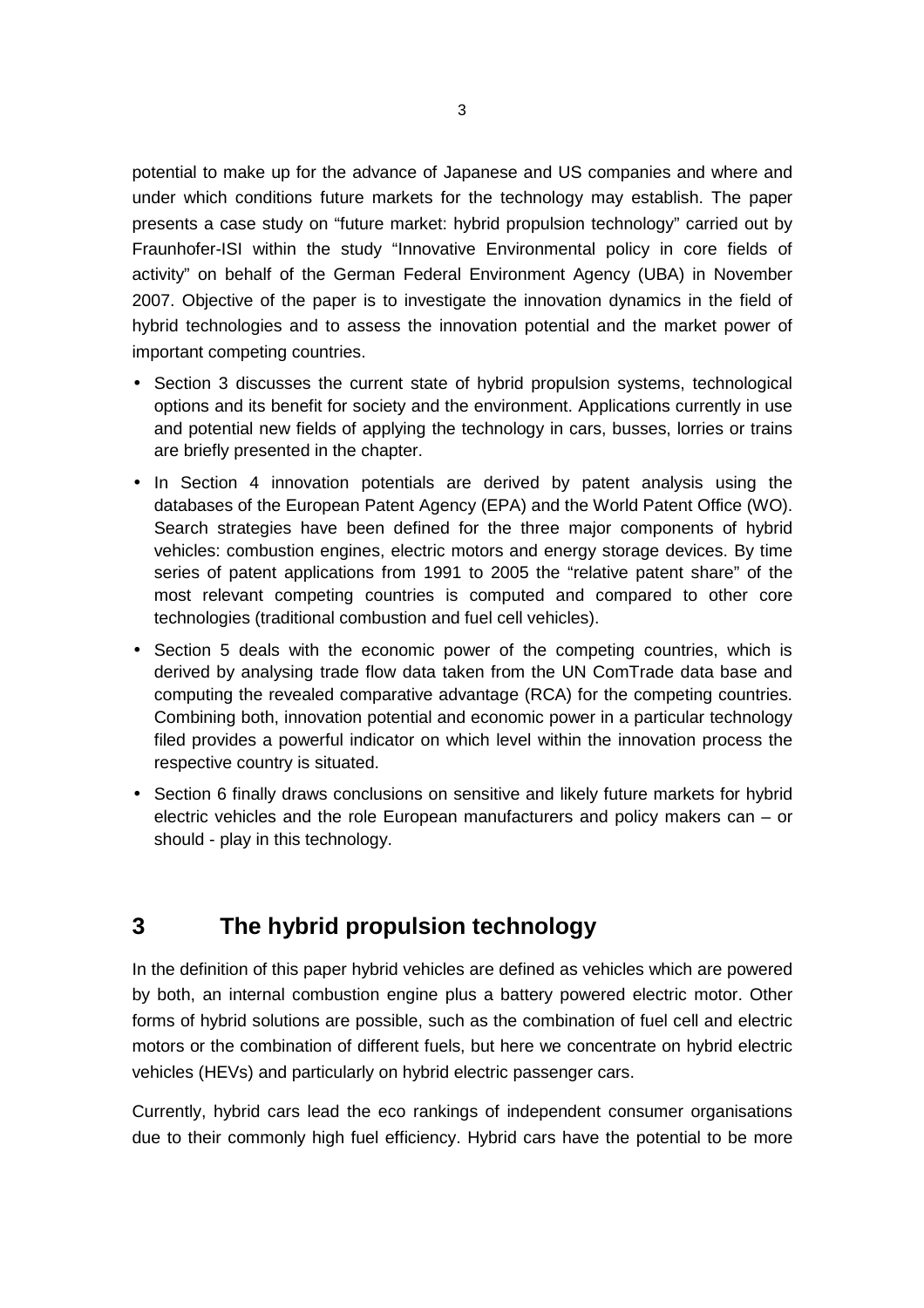fuel efficient than common cars as the electric motor serves the drive train under conditions where combustion engines work inefficiently. This is particularly the case at low speeds or when accelerating. Further, the battery of the electric motor can make use of brake energy (recuperation).

The energy saving potential very much depends on the driving cycle. While ordinary cars use more fuel in city traffic than on inter-urban roads, hybrids are more fuel efficient in urban traffic. Outside urban areas the combustion engine is more efficient than the electric motor and is thus used, but the heavy battery has to be moved around with the car.

Among current models the TOYOTA Prius is the obvious market leader, followed by the Honda Civic Hybrid with big distance. In the USA in 2006 262 thousand hybrid vehicles were sold, of which 107 thousand were TOYOTA Prius' and another 63 thousand other TOYOTA models. Table 1 presents the sales volumes and the fuel efficiency by driving pattern of current hybrid car models in the USA.

| <b>Marke und</b><br><b>Modell</b> | <b>Fuel</b><br>consumption<br>outside urban<br>areas | Fuel<br>consumption<br>s in urban<br>areas | Vehicles sold in<br>the USA 2006 |
|-----------------------------------|------------------------------------------------------|--------------------------------------------|----------------------------------|
|                                   | I/100 km                                             |                                            | <b>Units</b>                     |
| <b>TOYOTA Prius</b>               | 4,6                                                  | 3,9                                        | 106'971                          |
| <b>TOYOTA Highland</b>            | 8,8                                                  | 7,6                                        | 31'485                           |
| <b>TOYOTA Camry</b>               | 6,2                                                  | 5,9                                        | 31'341                           |
| <b>TOYOTA</b> total               |                                                      |                                            | 169'797                          |
| <b>HONDA Accord</b>               | 8,2                                                  | 11,8                                       | 5'598                            |
| <b>HONDA Civic Hybrid</b>         | 4,6                                                  | 4,8                                        | 31'253                           |
| <b>HONDA Insight</b>              |                                                      |                                            | 722                              |
| <b>HONDA total</b>                |                                                      |                                            | 37'573                           |
| <b>FORD Mercury Marriner</b>      | 10,3                                                 | 13,1                                       |                                  |
| <b>FORD</b> Escape+Marriner       | 8,2                                                  | 7,2                                        | 22'549                           |
| LEXUS GS450h                      | 8,4                                                  | 9,5                                        | 1'784                            |
| LEXUS RX400h                      | 8,8                                                  | 7,4                                        | 20'161                           |
| <b>LEXUS total</b>                |                                                      |                                            | 21'945                           |
| <b>OVERALL</b>                    |                                                      |                                            | 261'864                          |

| Table 1: | Verbrauchs- und Absatzzahlen aktueller Hybridmodelle (USA 2006) |  |
|----------|-----------------------------------------------------------------|--|
|          |                                                                 |  |

Source: http://hybridreview.blogspot.com/2007/01/hybrid-car-sales-in-2006.html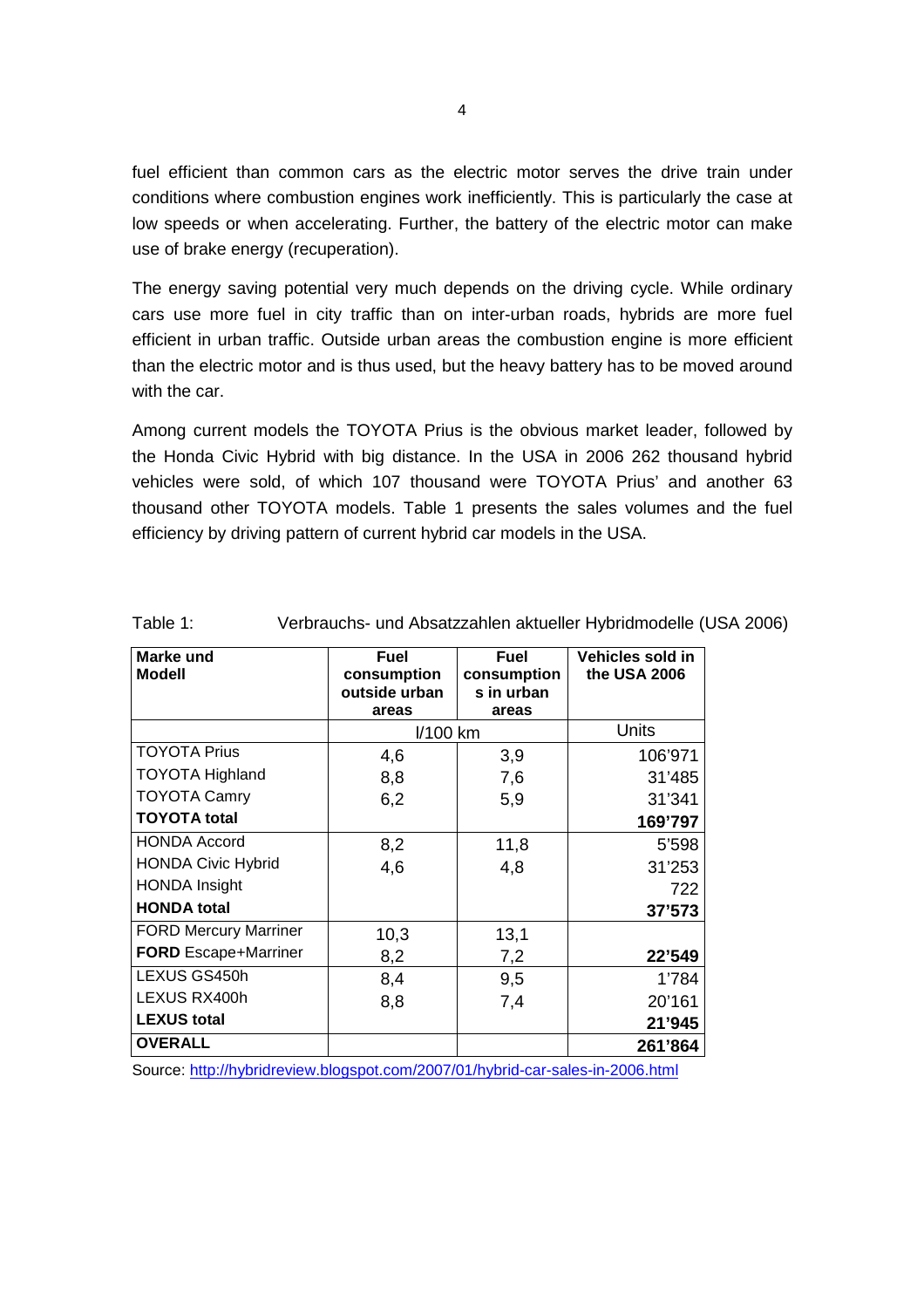Hybrid vehicles consist of four major components. For further details please refer to Ahmed (2004), Bak (2005), ^Chan (2002), Stan (2005), Franke (2004), Power (2007), Mohrdiek (2007), McLean and Lave (2002), Neunin (2007) or other works on vehicle propulsion technologies. :

- The internal combustion engine. This may be diesel or gasoline powered. But commonly gasoline engines are used as they are more complementary to electric motors across all engine speeds than diesel engines. In most cases combustion engines are downsized in hybrid drive trains.
- Electric motors are constantly energy efficient across a wide range of engine speeds while combustion engines are less efficient at low speeds. Electric motors can thus can thus either support the internal combustion engine while starting or accelerating the vehicle or may fully take over vehicle propulsion in certain situations.
- Electric energy storage on board is one of the key issues for designing hybrid vehicles. Due to safety reasons contemporary models use nickel-metal hybrid (NMH) batteries. But advances in the safety and durability of lithium-ion batteries promise an extended range of the electric power train and thus more efficient hybrid or pure battery powered vehicles. The plug-in hybrid concept uses the electric motor for driving purposes only and fuels the battery via the electricity grid network.
- The transmission system and the on-board electronics to regulate and combine the two power sources of a hybrid vehicle are critical. Using epicyclic or planetary gears the power of both engines can be run in parallel. In contrast, serial concepts simply use the combustion engine to fuel the battery through an on-board power generator. More advanced concepts use hub motors directly at the wheels to further increase the efficiency energy efficiency.

It is stated by the automotive industry, that most of these components will be round in virtually all contemporary vehicle designs. in particular power management on board and more efficient batteries serving the increasing number of in-vehicle electronic devices are to be named here.

Hybrid technologies are frequently considered an intermediate step towards fully electric powered vehicles or fuel cell cars (Demiodöven and Deutsch 2004, Romm 2004). The have the charm of not being restricted to a particular technology, but can make use of improvements in battery as well as in common combustion engine technologies. The plug-in technology is further promoted by the power generation industry via the vehicle-to-grid concept (Brooks 2002). This should help to temporarily store supply peaks in the grid network, e.g. caused by renewable energy sources such as wind or solar power.

Besides less fuel consumption across the whole driving cycle hybrid vehicles emit less exhaust emissions and are, depending on their configuration, able to drive completely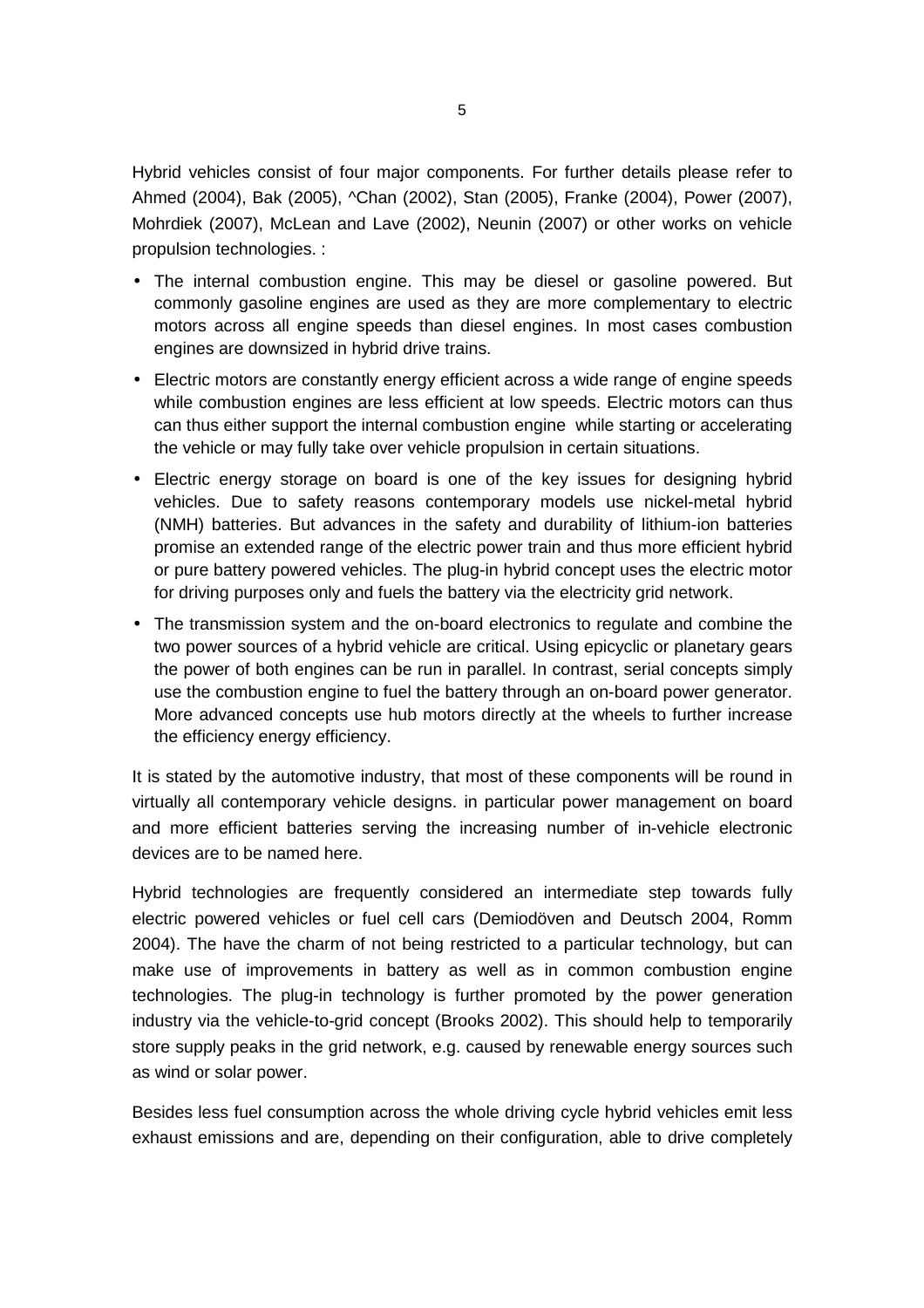emission-free on parts of their journey. Further, they are more quiet in start and acceleration phases. This makes them particularly attractive for use in urban areas. These obvous advantages have to be balanced against the production and disposal externalities of the battery and, in case of plug-in hybrids, the efficiency of electric energy generation (Grünwald 2007, de Haan,et al. 2006).

### **4 Innovation potentials**

The first patent worldwide for a gasoline-electric powered vehicle was applied in 1905. Its goal was not to increase fuel efficiency, but to enhance the acceleration power up to 10 seconds from 0 to 40 kph. But the development of internal combustion engines went on quickly and fuel efficiency was not an issue for customers at that time. Thus, the first hybrid model offered in 1914 in the USA was not successful on the market.

Further serious developments of hybrid models were pushed forward in the early 1990 in Europe, but due to the market entry of clean diesel technologies and a stagnation in battery technology this stand of car development was given up by European manufacturers. Driven by the enormous air quality problems in the big metropolitan areas of Japan and the US and the non-acceptance of diesel as a car fuel in these countries, TOYOTA developed and successfully introduced the first serial hybrid electric car, the Prius.

To explore the innovation dynamics in this applied technology field we have analysed the patents applied for several components of hybrid cars at the European Patent Agency (EPA) and the World Patent Office (WO). We have concentrated on compoents of hybrid cars as the hybrid concept itself is a modular technology for which no allembracing patents can be expected. Concerning the components we have concentrated on the three key elements

- **Electric motors**
- battery technology and
- combustion engines

For transmission or gear systems and power regulation electronics no specific patents have been found and it can be suspected that the innovation dynamics in these areas is less expressed as for the key elements considered here.

The patent search strategy has been defined on the basis of patent classes using the nomenclature of the international patent classification (IPC). Search worlds have not been used as applicants formulate the patent description commonly in rather general terms to broaden the possible fields of application. As further applicants in some cases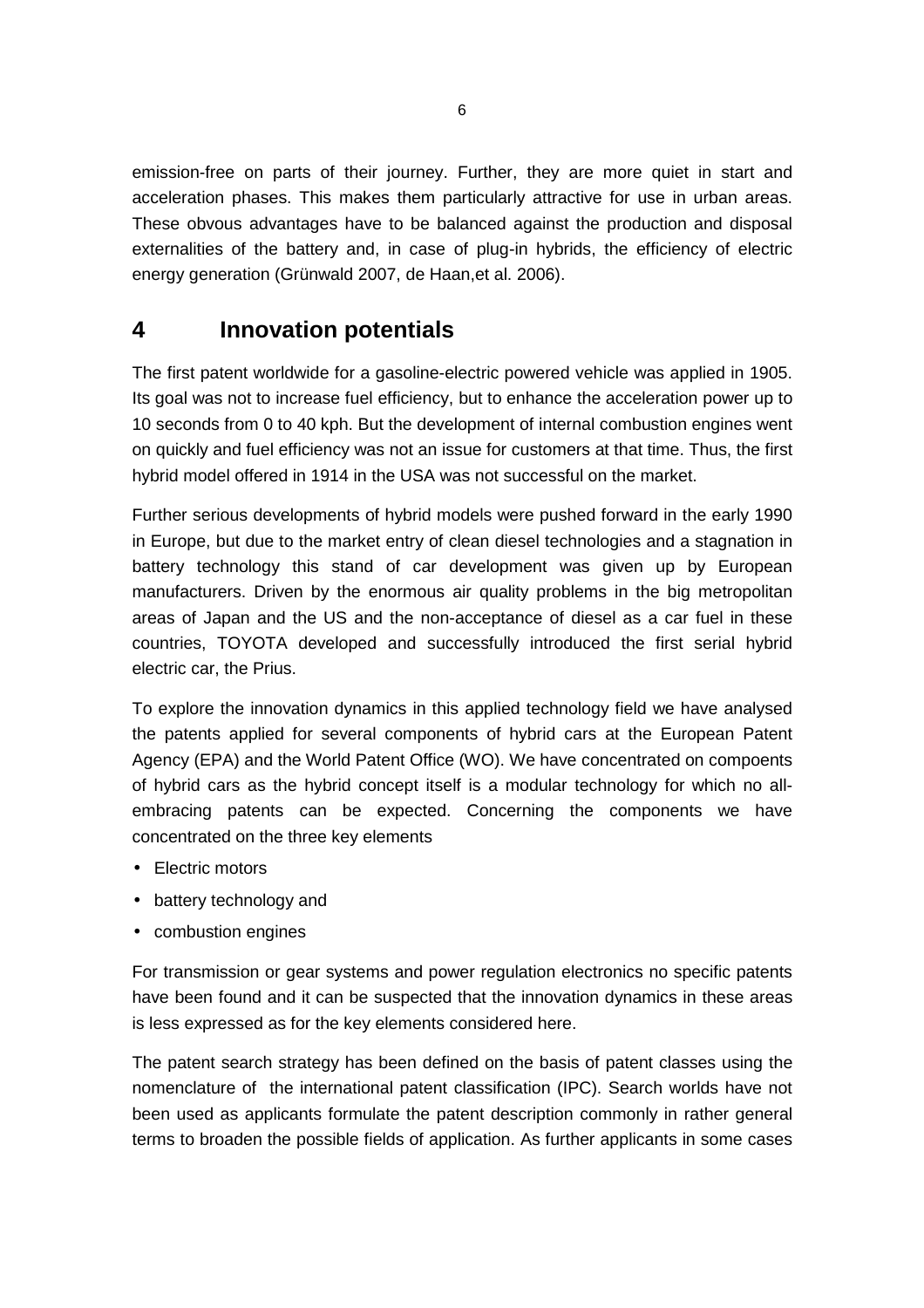try to "hide" their patents by allocating them to less appropriate patent classes the search strategies have been verified by intensive sample tests.

Figure 1 presents the relative development of patent applications for components and entire systems of hybrid car technologies in Europe and worldwide from 1991 to 2004. The development of the curves shows that the hybrid technologies as a border technology between the traditional fields of combustion engines, electric motors and energy storage devices shows a much more dynamic development than its single components. The development shows two peaks in the mid 1990s were in particular in Europe the industry was still not focussed on diesel technologies, and around 2001 when TOYOTA finally developed the Prius.





Figure 2 shows the distribution of patent applications for hybrid systems and their components by country. While the production of hybrid vehicles and the most critical components, such as batteries, takes place in Japan and the US (FhG-ISI 2006), the high share of Germany (40 %) of all patent applications in the field is explained by the development in electric motors, break systems for energy recuperation and combustion engines. Altogether, EU27 countries hold around 60 % of patents for hybrid propulsion systems and their components in the major international patent agencies.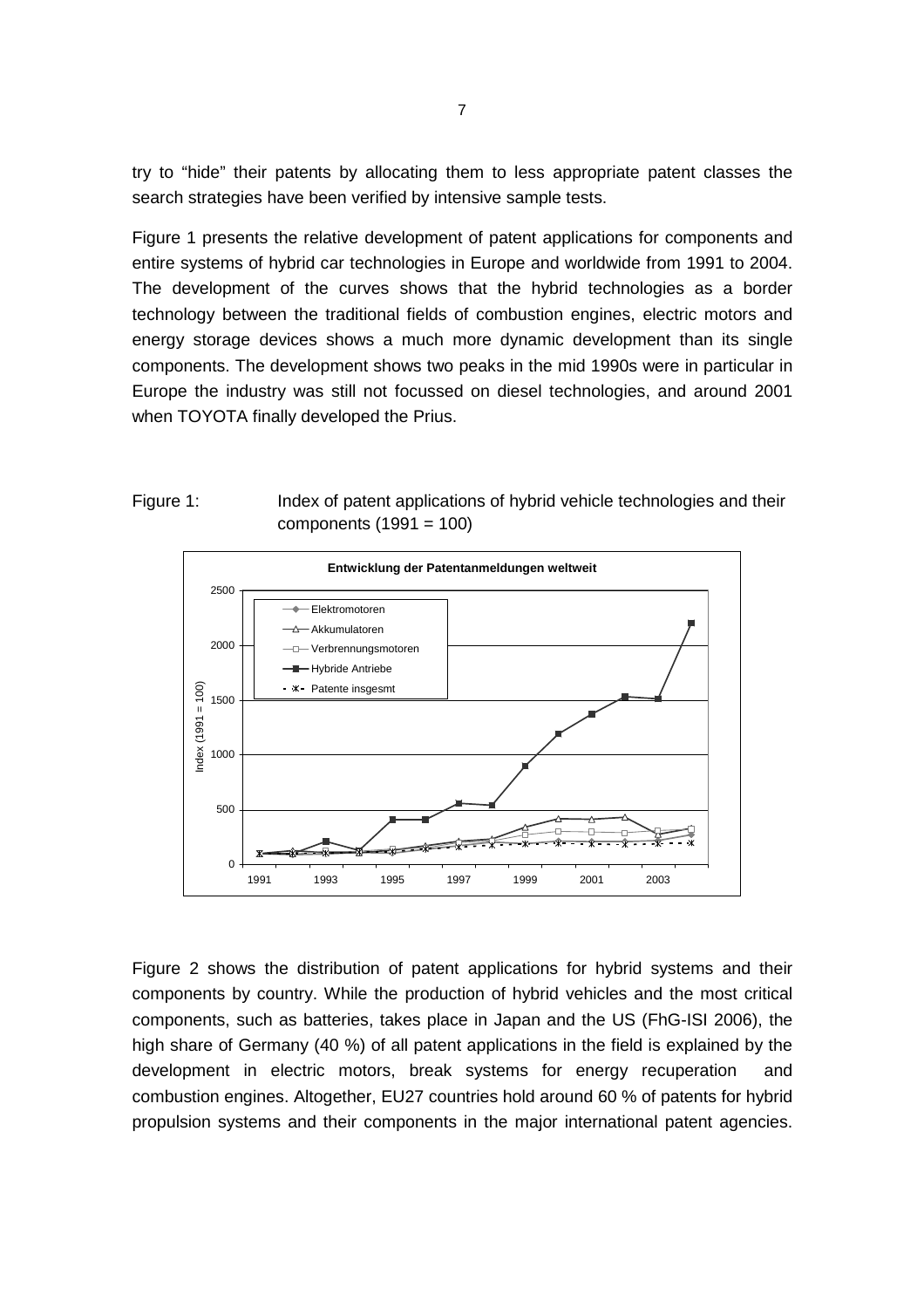Europe thus seems to be in a good position for the future development of new vehicle concepts.





#### **Weltweiter Pantentanteil 200-2004: Komponenten hybrider Antriebssysteme**

The "Relative Patent Application" (RPA) is a measure for the specialisation of the research and development activities of countries in particular technologies. It basically relates the ratio of the patents applied in the technology field T,  $P_{T,C}$  to all patents  $P_C$  in the country C to the respective ratio of patent applications of all countries. The values are transformed by the arccot-function and multiplied by 100 to yield in workable value ranges. Formally:

$$
RPA = 100 \cdot \arccos\left(\frac{P_{T,C}/P_c}{P_T/P}\right)
$$

A RPA of 0 means a average specialisation of the country's RTD activities compared to all other countries, while values close to -100 indicate no specialisation in the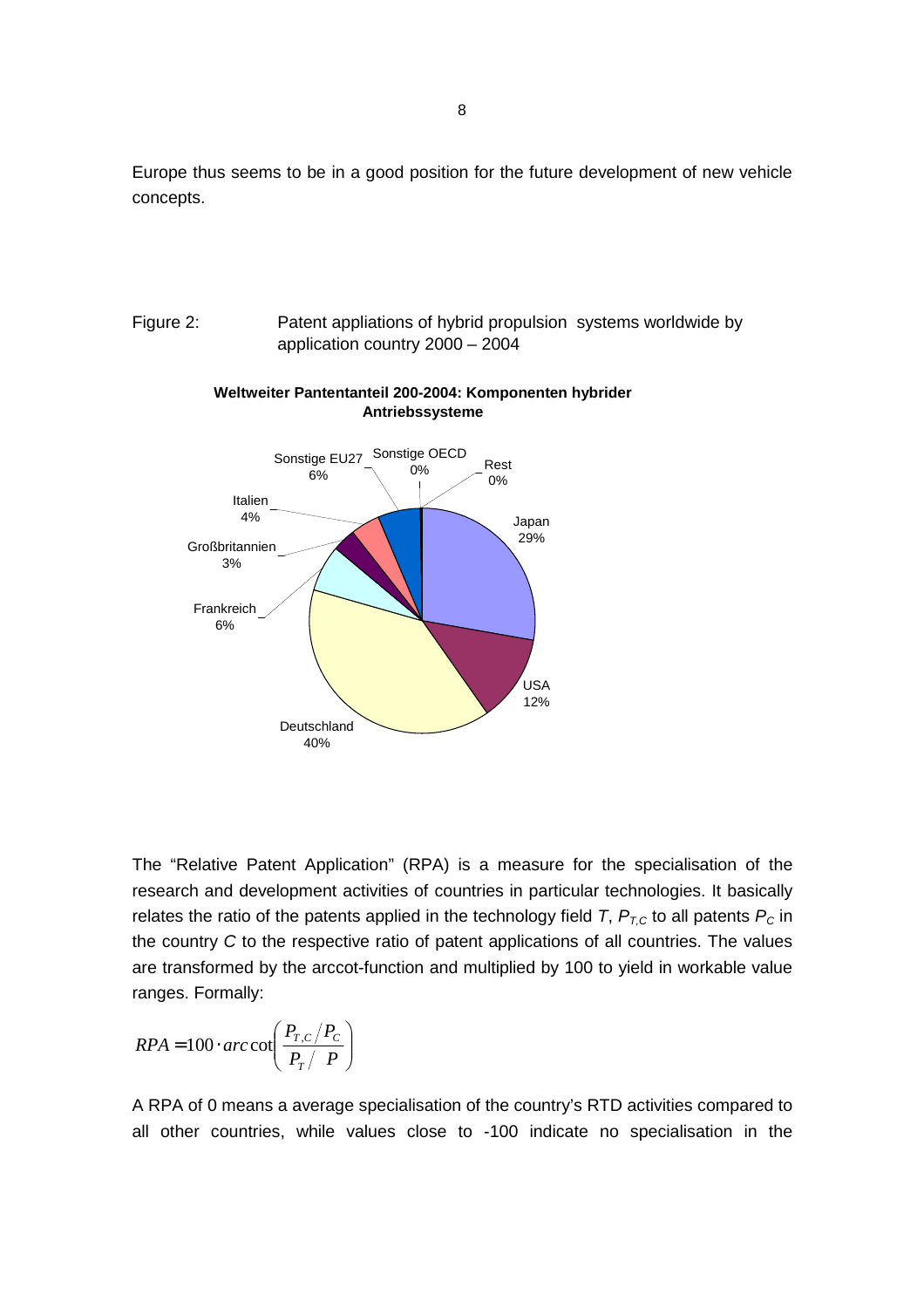technology field and +100 indicate full concentration of national RTD activities in this area.

The results of the RPA indicator for hybrid technologies and their components are depicted in Figure 3. Comparing the specialisation of countries in the late 1990s and the first half of the current decade, a number of European countries, Canada and Russia have focussed their RTD activities more towards technologies relevant for hybrid propulsion systems. Only a few countries, namely Switzerland, Sweden, France and Germany, show declining specialisation indictors. As these include the big vehicle manufacturing countries in the EU the outcome of the RPA indicator here seems to support to reflect well the loss in interest of European car manufacturers in hybrid concepts since the late 1990s.

#### Figure 3: RPA of hybrid propulsion technology and ist components 2000 – 2004 in comparison to 1995 – 1999 by country



**RPA hybride Antriebstechnik nach Spezialisierungsgrad 2000-2004**

Figure 4 explicitly compares the RPA indicator for Japan, the USA and the northwestern states of the EU, including France, Germany, the UK and Sweden. Here the rise in competences for hybrid technologies in Japan and the declining specialisation of the US gets very obvious. Europe's role, however, is not so clear. There seems to be a stabilisation at a medium level since the end of the 1990s.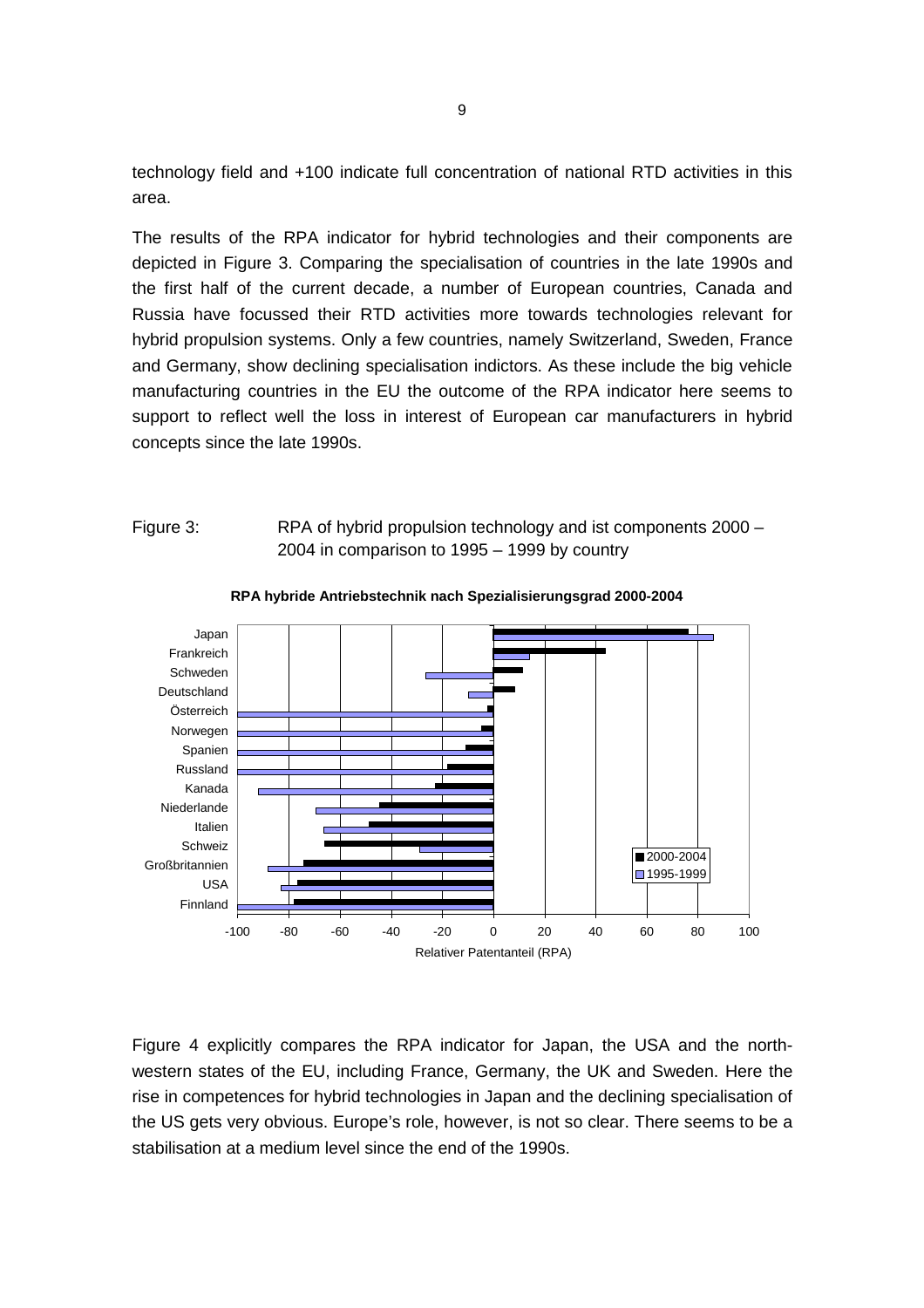



All in all the numerical analysis reveals the leading role of Japanese car manufacturers as concerns hybrid technologies and their components. But the figures also show that Europe's position in this potentially important future market is not too bad.

## **5 Markets and competitors**

Estimating the potential size of sales markets for hybrid electric vehicles is difficult as their benefits for the users depend on a number of factors, such as

- Fuel and electric energy prices (compare e.g. EIA 2007 or Mantzos and Capros 2006)
- driving habits, in particular urban and inter-urban trips
- policy and fiscal incentives, such as lower road charges, special treatment in environmental zones, etc.
- technical progress, in particular in battery technology
- future of competing concepts, such as clean diesel, electric vehicles or fuel cells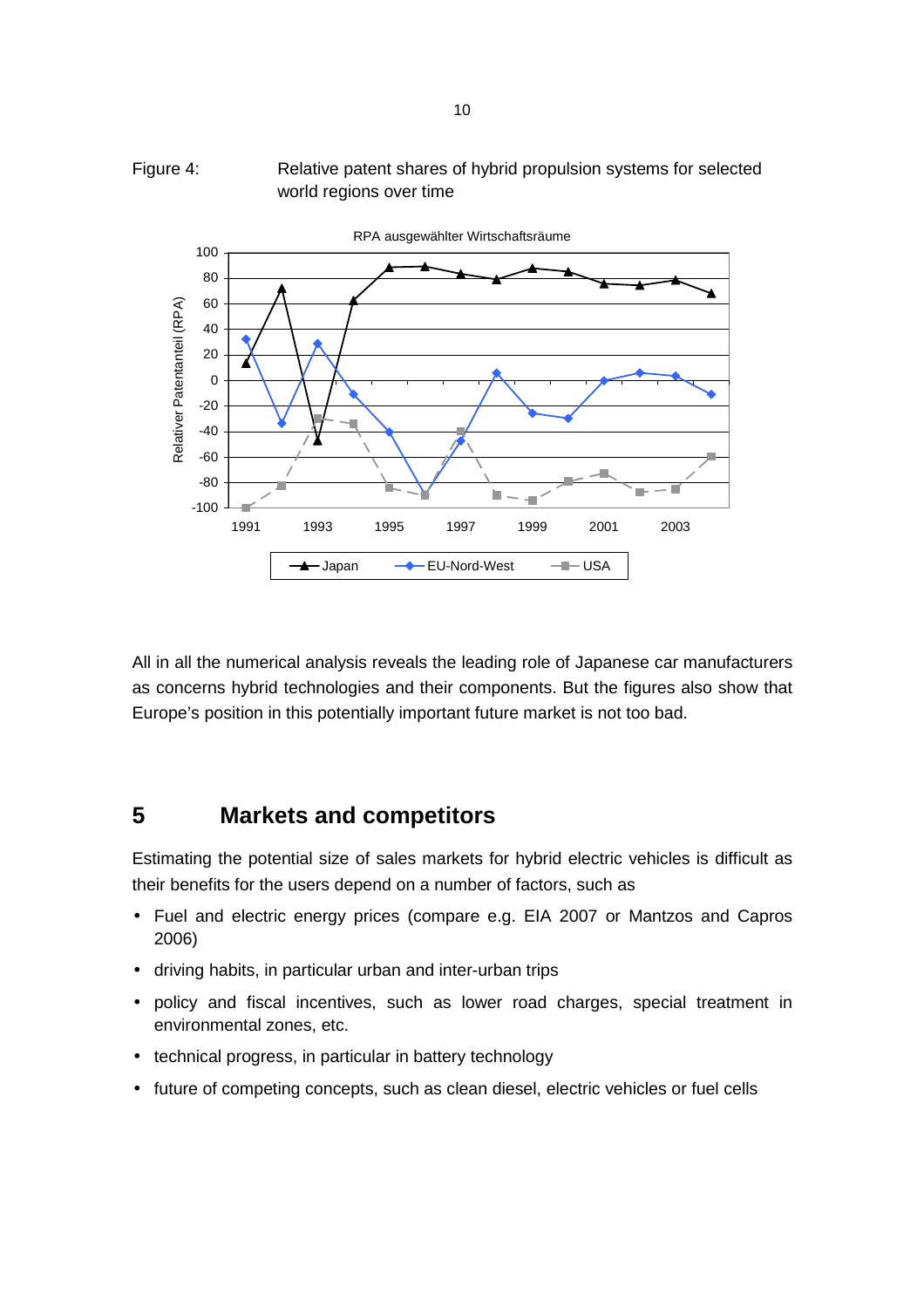To get an idea of future markets we have asked a number of car manufacturers on their expectations. Table 2 gives an impression of the expectations of German auto companies. Astonishing is the rather low number of (10 % to 15 %) expected for Europe. This is explained by the popularity of the clean diesel concept in Europe, while diesel as a car fuel is still not accepted by US or Japanese consumers. Given the big size of China the expected 5 % market share would end in a enormous market for hybrid vehicles in total numbers (Ballagheer 2006). In particular for developing countries the concept is considered inappropriate due to the complex technology. For other than car markets compare e.g. Green et al. (2006).

| .and       | Potential market share until 2020 |  |
|------------|-----------------------------------|--|
| Europe     | $10 - 15%$                        |  |
| <b>USA</b> | 20%                               |  |
| Japan      | 30%                               |  |
| China      | 5%                                |  |

| Potential market shares of hybrid vehicles until 2020<br>Table 2: |  |
|-------------------------------------------------------------------|--|
|-------------------------------------------------------------------|--|

Source :Informal statement of selected German car manufacturers

From the UN ComTrade database Figure 5 shows the exports and imports of electric powered vehicles in 2004. While Japan and  $-$  astonishingly  $-$  a number of other countries like the Netherlands, Poland and Spain, do only export electric vehicles, the trade flows of the US are balanced, but the UK appears the biggest net importer. This can be explained as hybrid vehicles are exempted from the London congestion charge introduced in 2003 in inner London. The clear message arising from the latter result is, that policy settings are of utmost importance for creating lead markets for new technologies, such as hybrid electric vehicle propulsion systems.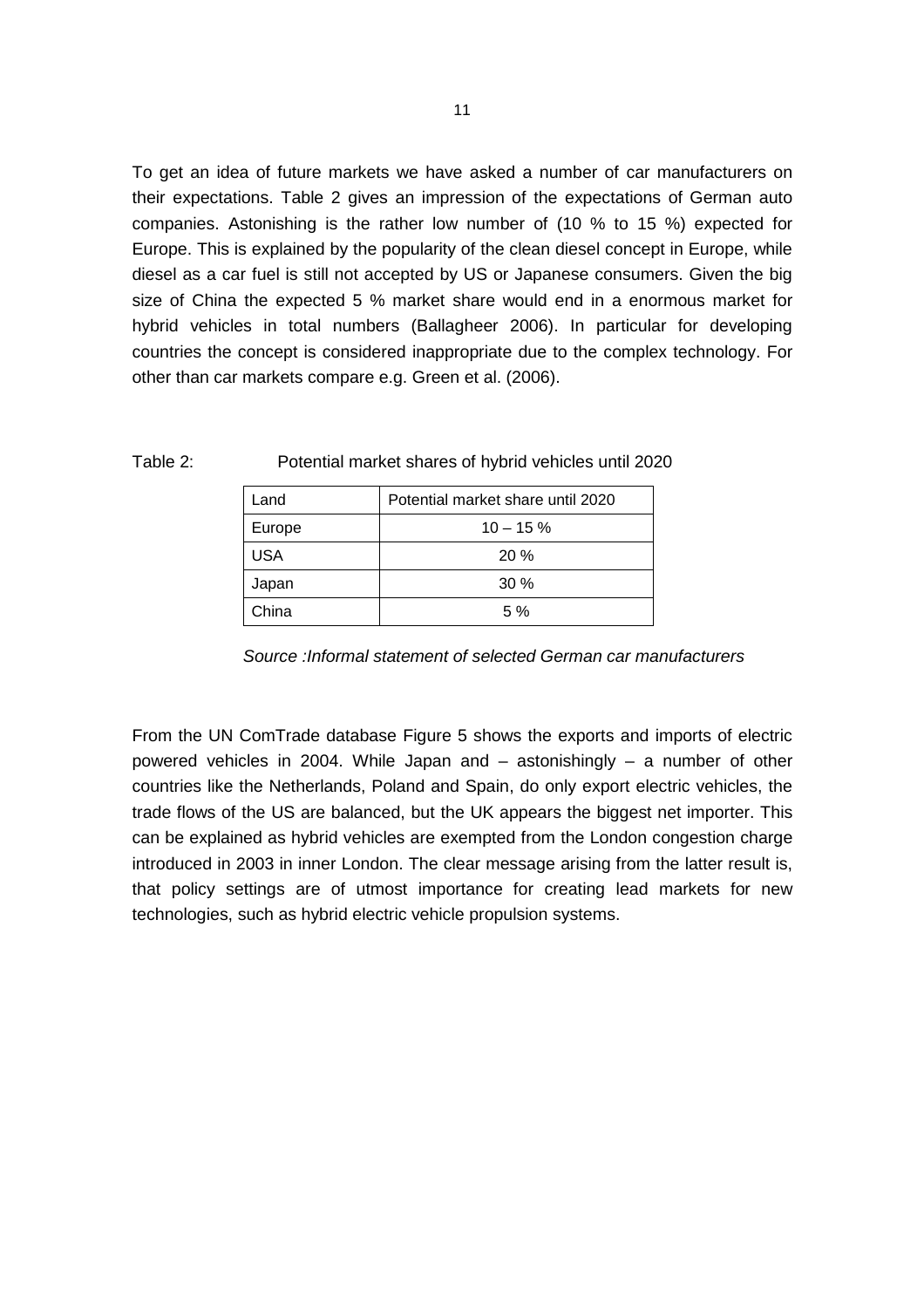### Figure 5: Exports and Imports of vehicles with electric propulsion of the 15 most export-intensive nations in 2004



Similar to the Relative Patent Application (RPA) the "Revealed Comparative Advantage" (RCA) indicator expresses the relative export power of a country with a given product type compared to the relative export power of all countries worldwide. Figure 6 compares the RCA indicator for selected countries between hybrid technologies, fuel cell technologies traditional combustion engines. There seems to be some correlation between the RCA for combustion engines and hybrid technologies which indicates that combustion engines dominate the patents found for hybrid systems.

European manufacturers depend strongly in imparts of high-end batteries from Japan or the US. Electric motors and break systems are partly imparted and partly produced in Europe. The least import dependency is considered for gear systems and combustion engines. The European industry is thus only in one out of several components for hybrid vehicles dependent on imports, but on the other hand only very little of Europe's current competences in car manufacturing have the potential for major exports abroad. The highest potential is considered for combustion engines. These expectations have been collected through a series of interviews with German car manufacturers and industry associations.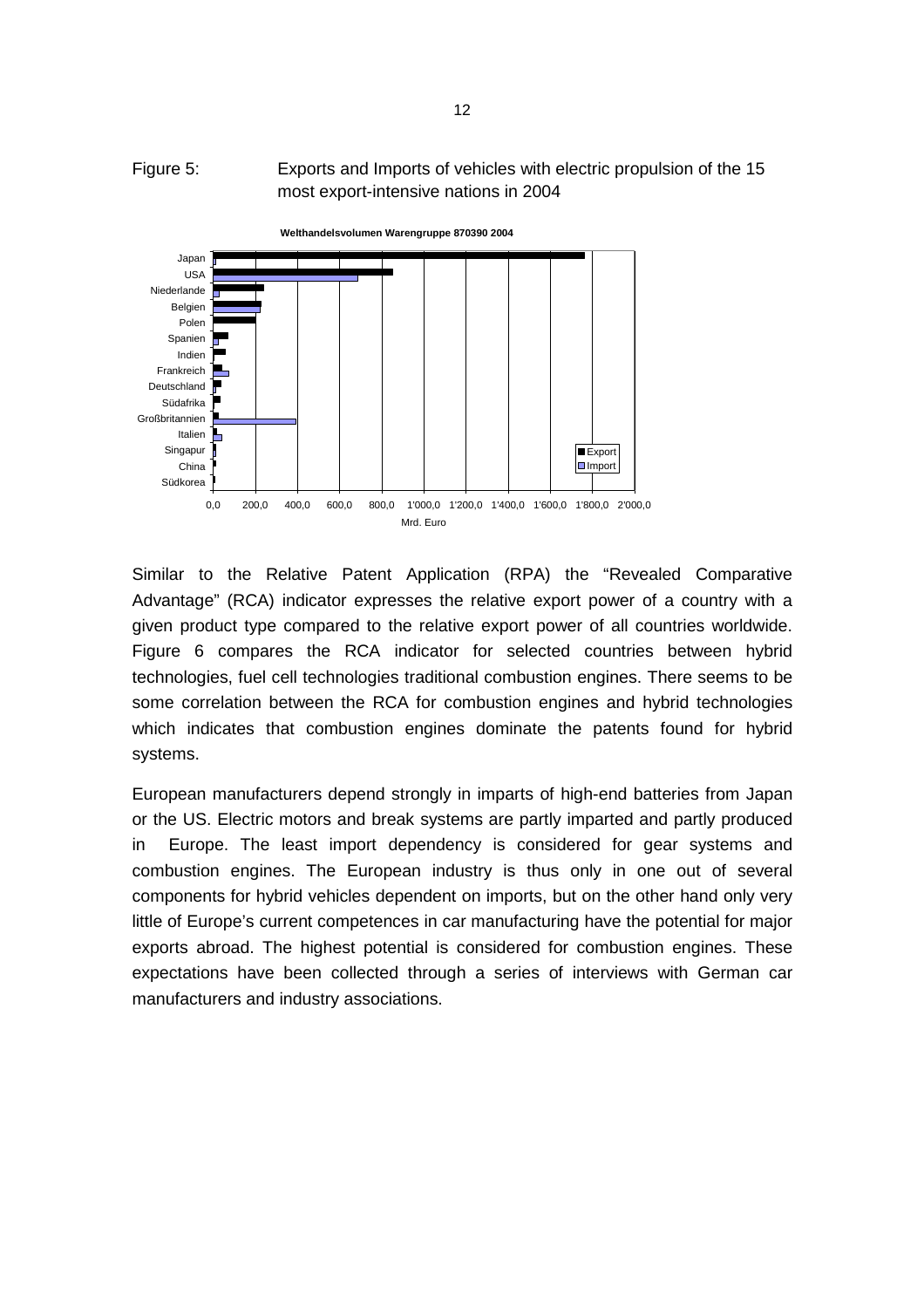



**RCA Antriebstechnologien**

To conclude: markets are potentially, big and policy has the power to create sufficiently large application fields or lead markets. Good examples are the London congestion charge, the free access of hybrid vehicles into inner Athens or the Californian zero emissions vehicle policy. Although European auto industries are well prepared to gain a share of hybrid markets, their dependency on imports of batteries and the missing of sufficiently big markets in Europe to guarantee stable sales numbers are a challenge for the future.

### **6 findings**

Through interviews with industry people and politicians we have collected the following list of strengths, weaknesses, opportunities and threats Europe faces as it comes to the development and successful market introduction of hybrid electric vehicles. From this simple SWAT analysis and the previous elaborations a number of conclusions are derived. They are elaborated throughout the following paragraphs.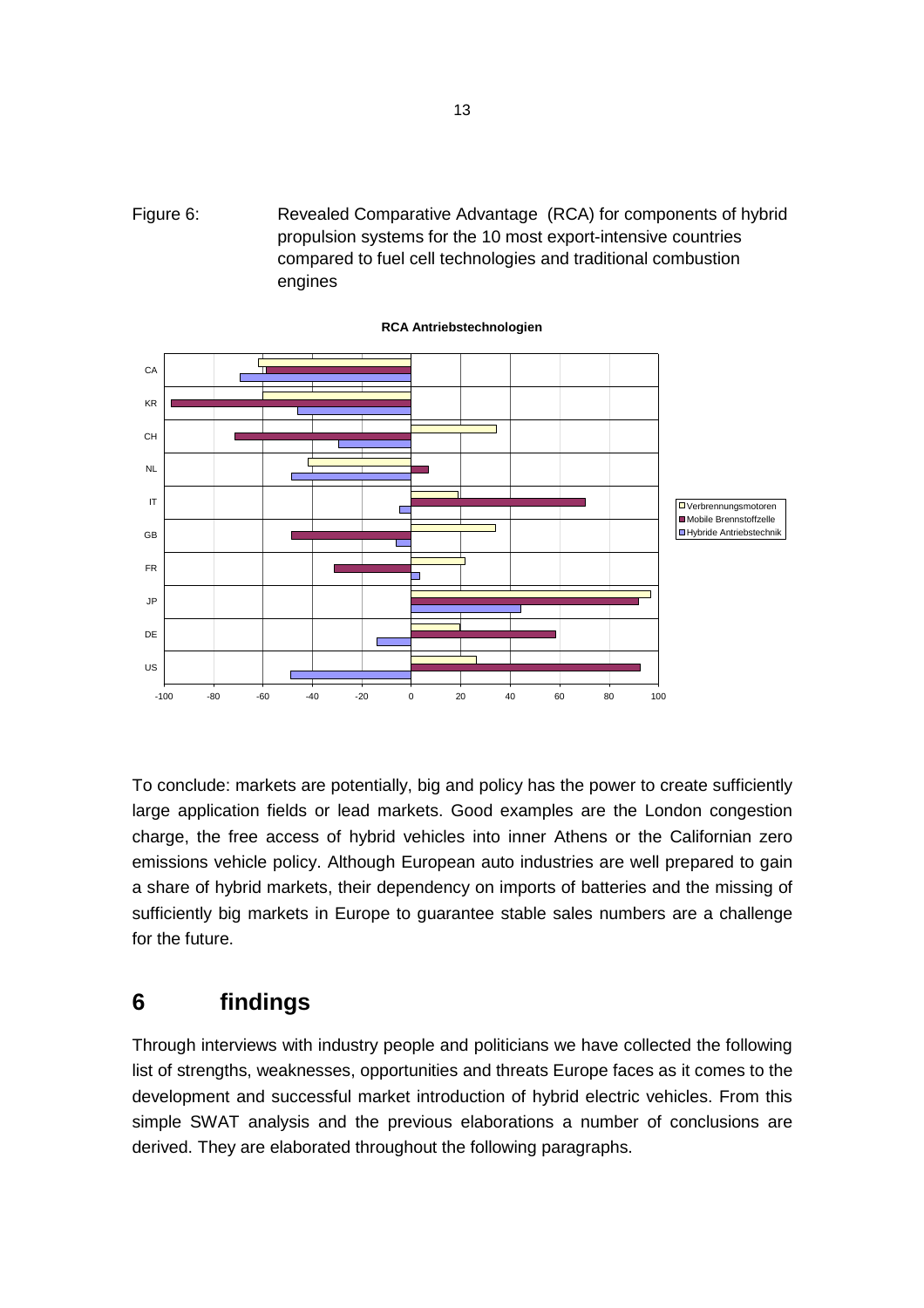| Table 3:<br>SWOT-Analysis for hybrid propulsion systems |  |
|---------------------------------------------------------|--|
|---------------------------------------------------------|--|

| <b>Strenghs</b>                                                                                                                                                                                                                                                        | <b>Opportunities</b>                                                                                                                                                                                           |
|------------------------------------------------------------------------------------------------------------------------------------------------------------------------------------------------------------------------------------------------------------------------|----------------------------------------------------------------------------------------------------------------------------------------------------------------------------------------------------------------|
| Powerful car manufacturing industry<br>٠<br>well skilled engineers<br>٠<br>excellent staring position in some<br>$\bullet$<br>components, e.g. combustion engines<br>and car electronics<br>Leading position in hybrid systems for<br>special and heavy goods vehicles | ambiguous environmental püolicy of the<br>European Union<br>growing cities worldwide plus growing<br>concern of citizens for environmental<br>problems and well-off consumers<br>rapidly growing energy prices |
| Weaknesses                                                                                                                                                                                                                                                             | Threats                                                                                                                                                                                                        |
| general back-log in developing hybrid<br>vehicle propulsion systems<br>no competence in the field of<br>$\bullet$<br>rechargeable batteries<br>different environmental and transport<br>٠<br>policies in EU member states.                                             | strong competition by catching-up<br>countries<br>shortage of specialised employees<br>declining demand due to demographic<br>change<br>further preference of consumers towards<br>diesel technologies in cars |

The technology dynamics of hybrid propulsion systems appears more intensive than the dynamics of its core components: combustion engine, electric motors and energy storage technology. Due to its higher price and the more expensive maintenance the destination countries of the technology are most likely located in North America, Europe, Japan, Australia and the metropolises of South America and Southeast Asia. However, estimates of future market potential widely diverge.

With regard to technology, Japan, the United States, France and Sweden are the most important competitors for Germany. European producers, however, are completely dependent on imports and lag sufficient technology competence in key areas, namely in the field of battery technology. Due to specific preconditions and national incentive systems, the competing countries are on different stages of the development processes. Important is the disapproval of diesel for cars in Japan and the USA but also tax incentives and special conditions for hybrid cars, e. g. the Congestion Charge in London.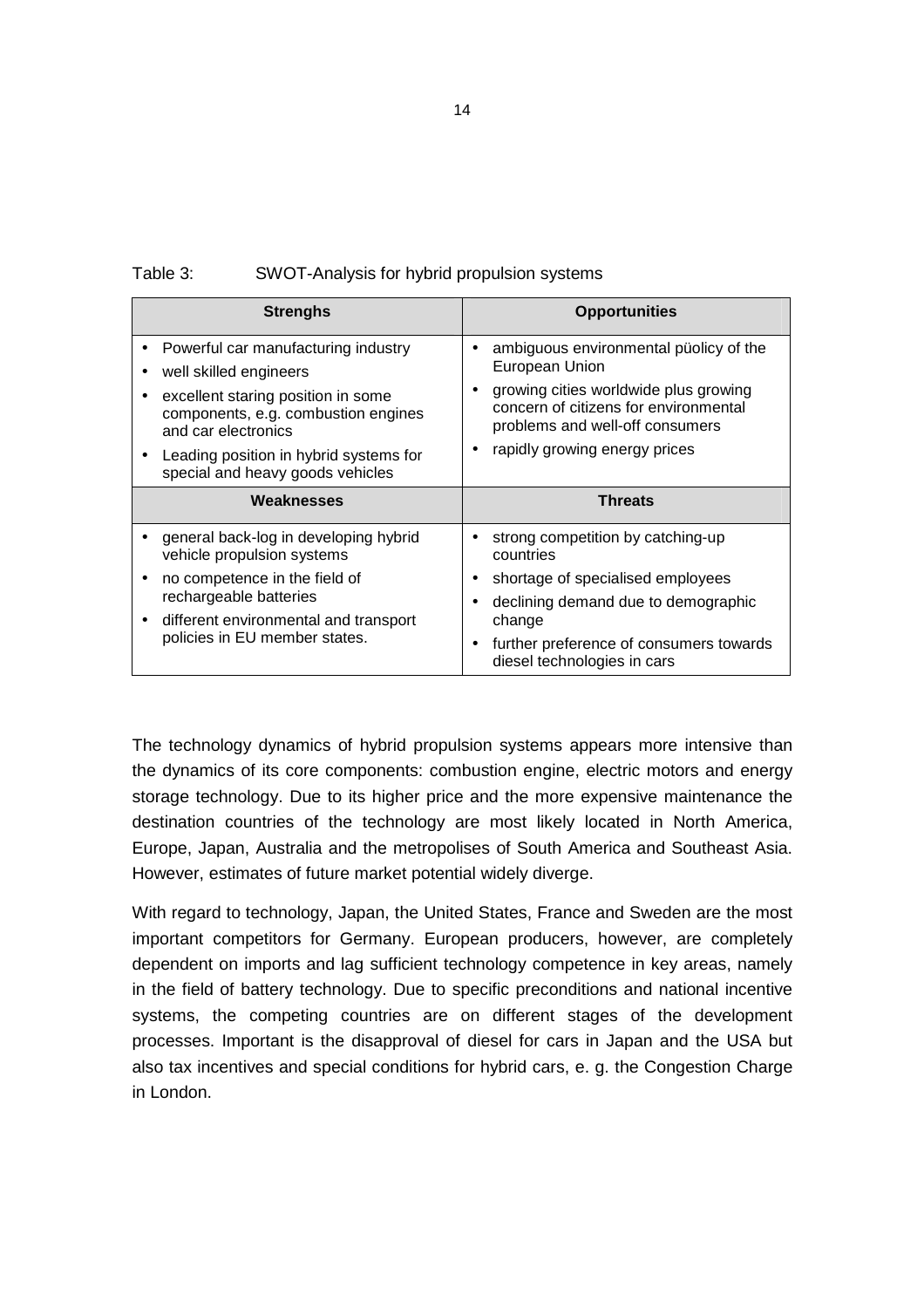Although Japan appears as the technology leader in the field of hybrid electric vehicles, Germany holds 40 % and the EU 27 60 % of the worldwide patent applications of hybrid propulsion systems and their components. These figures indicate a nameable technological and economic potential of Europe, and especially of Germany, in the field of hybrid propulsion technology, which are the result of the productive and internationally very successful car industry on the one hand and of the high specialization in some key components on the other hand.

Also the ambitious environmental policy of the EU as well as of individual member states constitutes a potential advantage. But the different developments in environmental and transport policies are a retarding factor regarding the creation of a standardized large European market for alternative vehicle concepts. Creating reliable incentive systems for clean vehicle technologies across Europe would create a sufficiently large market, allowing European car manufacturers to build up own competences and production capacities for alternative propulsion systems. Challenges in this process are the technology advance of US and Asian manufacturers and the foreseen lack of qualified engineers in Europe.

Due to still existing problems with battery capacities or fuel cells, hybrid electric vehicles will play a major role for particular market segments and as a transition technology to totally emission-free propulsion technologies. Moreover, clean diesel technology slowly gains acceptance in the US. Depending on driving patterns and driving habits this concept can even be superior to hybrid electric systems as it does not require heavy batteries and the maintenance of the vehicles is simpler.

### **References**

- Ahmed, M. A. H. (2004): Bewertung von alternativen Antriebskonzepten in Fahrzeugen mit unterschiedlichen Einsatzcharakteristiken. Univ. Dissertation and der Fakultät für Maschinenwesen der Technischen Universität Dresden, Sept. 2004.
- Back, M (2005): Prädiktive Antriebsregelung zum energieoptimalen Betrieb von Hybridfahrzeugen. Schriften des Instituts für Regelungs- und Steuerungssysteme, Universität Karlsruhe (TH), Band 02. Universitätsverlag Karlsruhe.
- Brooks, A. (2002): Vehicle-to-Grid Demonstration Project: Grid Regulation Ancillary Service with a Battery Electric Vehicle. Schlussbericht an das Kalifornische Air Ressources Board und die kalifornische Environmental Protection Agency. San Dimas, Dezember 2002.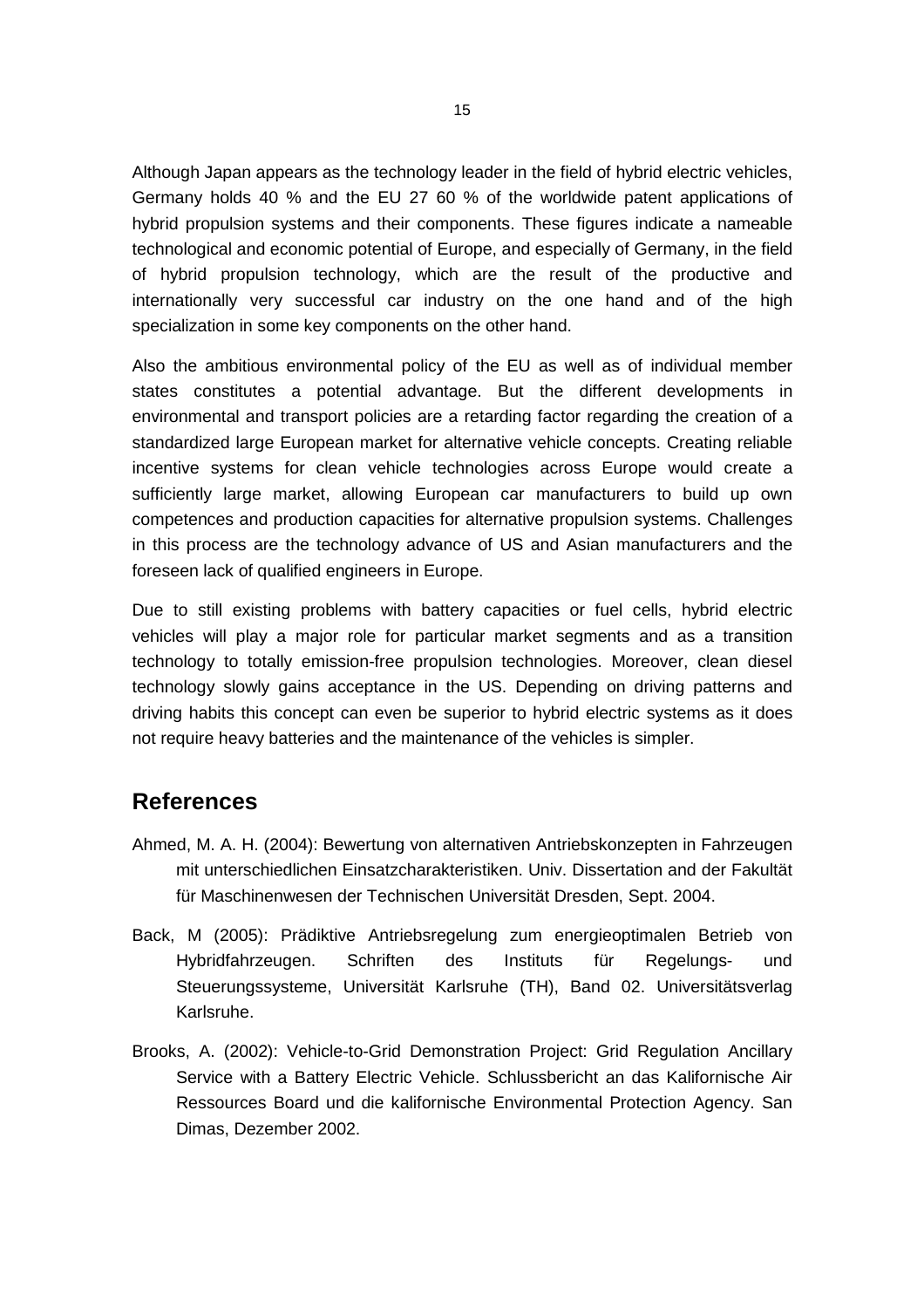- Chan, C. C. (2002): The State of the Art of Electric and Hybrid Vehicles. IEEE Proceedings, Ausg. 90 Nr. 2, Februar 2002.
- Demiodöven, N. and J. Deutsch (2004): Hybrid Cars Now, Fuel Cell Cars Later. Science 305, 974 (2004).
- EIA (2007): Annual Energy Outlook 2003: Projections to 2030, US Energy Information Administration, Washington D.C., January 2007.
- FhG-ISI (2006): Foresight and Assesment for Environmental Technologies. Work Package 1 Identification and Characterisation of Environmental Technolgies. Task 1.1 und 1.2. Karlsruhe, 4./ 5. Dezember 2006
- FhG-ISI (2008): Zukunftsmarkt Hybride Antriebstechnologie. Case Study on behalf of the German Environment Agency (UBA).
- Franke, F. (2004): Mit dem PRIUS in die Zukunft, Hybrid-Technologie für das 21. Jahrhundert. Motorbuch Verlag Stuttgart.
- Gallagher, K. S. (2006): Round Table on Barriers and Incentives for Hybrid Vehicles in China. Belfer Center for Science and International Affairs und China Automotive Technology and Research Center. Bejing, Mai 2006.
- Green, D. L., K. G. Duleep and W. McManus (2004): Future Potential of Hybrid and Diesel Powertrains in the U. S. Light Duty Vehicle Market. Studie im Auftrag des US Department for Energy. Washington D.C.
- de Haan, P., M. G. Müller and A. Peters (2006): Does the Hybrid Toyota Prius Lead to Rebound Effects? Analysis of Size and Number of Cars Previously Owned by Swiss Prius Buyers. Ecological Economics 58 (2006), pp. 592 – 605. Elsevier.
- King (2008): The King Review of low-carbon cars. HM Treasury, London, 2008.
- Power, J. D. (2007): 2007 Alternative Powertrain Study. J. D. Power Associates, Westlake Village, USA
- Mantzos, L. and Capros, P (2006): EU (2006) European Energy and Transport Trends to 2030 – update 2006. Bericht an die Europäische Kommission, Mai 2006.
- McLean, H. L., Lave, L. B. (2002): Evaluating automobile fuel/propulsion system technologies. Progress in Energy and Combustion Science. Pergamon. September 2002.
- Mohrdieck (2007): Alternative Drive Trains for Sustainable Mobility. 4. Braunschweiger Symposium "Hybrid Vehicles and Energy Management" 14./15.2.2007